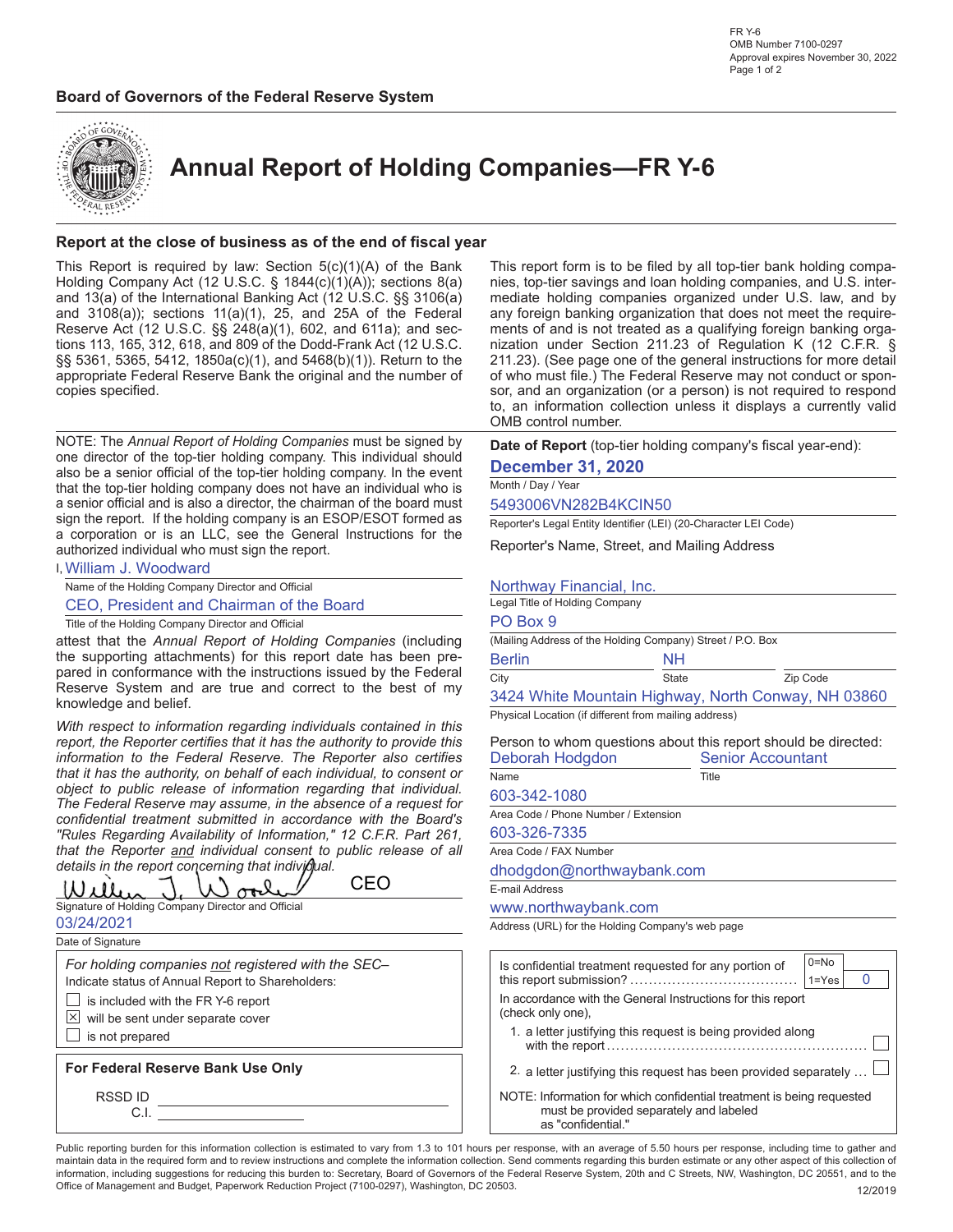# **For Use By Tiered Holding Companies**

*Top-tiered holding companies must list the names, mailing address, and physical locations of each of their subsidiary holding companies below.*

| N/A                                              |                                                                       |          | N/A                                                   |                                                                       |          |  |  |  |
|--------------------------------------------------|-----------------------------------------------------------------------|----------|-------------------------------------------------------|-----------------------------------------------------------------------|----------|--|--|--|
| Legal Title of Subsidiary Holding Company        |                                                                       |          | Legal Title of Subsidiary Holding Company             |                                                                       |          |  |  |  |
|                                                  | (Mailing Address of the Subsidiary Holding Company) Street / P.O. Box |          |                                                       | (Mailing Address of the Subsidiary Holding Company) Street / P.O. Box |          |  |  |  |
| City                                             | State                                                                 | Zip Code | City                                                  | <b>State</b>                                                          | Zip Code |  |  |  |
|                                                  | Physical Location (if different from mailing address)                 |          |                                                       | Physical Location (if different from mailing address)                 |          |  |  |  |
| N/A<br>Legal Title of Subsidiary Holding Company |                                                                       |          | N/A                                                   | Legal Title of Subsidiary Holding Company                             |          |  |  |  |
|                                                  |                                                                       |          |                                                       |                                                                       |          |  |  |  |
|                                                  | (Mailing Address of the Subsidiary Holding Company) Street / P.O. Box |          |                                                       | (Mailing Address of the Subsidiary Holding Company) Street / P.O. Box |          |  |  |  |
| City                                             | State                                                                 | Zip Code | City                                                  | <b>State</b>                                                          | Zip Code |  |  |  |
|                                                  | Physical Location (if different from mailing address)                 |          |                                                       | Physical Location (if different from mailing address)                 |          |  |  |  |
| N/A                                              |                                                                       |          | N/A                                                   |                                                                       |          |  |  |  |
| Legal Title of Subsidiary Holding Company        |                                                                       |          |                                                       | Legal Title of Subsidiary Holding Company                             |          |  |  |  |
|                                                  | (Mailing Address of the Subsidiary Holding Company) Street / P.O. Box |          |                                                       | (Mailing Address of the Subsidiary Holding Company) Street / P.O. Box |          |  |  |  |
| City                                             | State                                                                 | Zip Code | City                                                  | <b>State</b>                                                          | Zip Code |  |  |  |
|                                                  | Physical Location (if different from mailing address)                 |          | Physical Location (if different from mailing address) |                                                                       |          |  |  |  |
| N/A                                              |                                                                       |          | N/A                                                   |                                                                       |          |  |  |  |
| Legal Title of Subsidiary Holding Company        |                                                                       |          |                                                       | Legal Title of Subsidiary Holding Company                             |          |  |  |  |
|                                                  | (Mailing Address of the Subsidiary Holding Company) Street / P.O. Box |          |                                                       | (Mailing Address of the Subsidiary Holding Company) Street / P.O. Box |          |  |  |  |
| City                                             | State                                                                 | Zip Code | City                                                  | State                                                                 | Zip Code |  |  |  |
| Dhucical I                                       | contion (if different from mailing                                    |          | <b>Dhugiool</b>                                       | cotion (if different from mailing)                                    |          |  |  |  |

Physical Location (if different from mailing address)

Physical Location (if different from mailing address)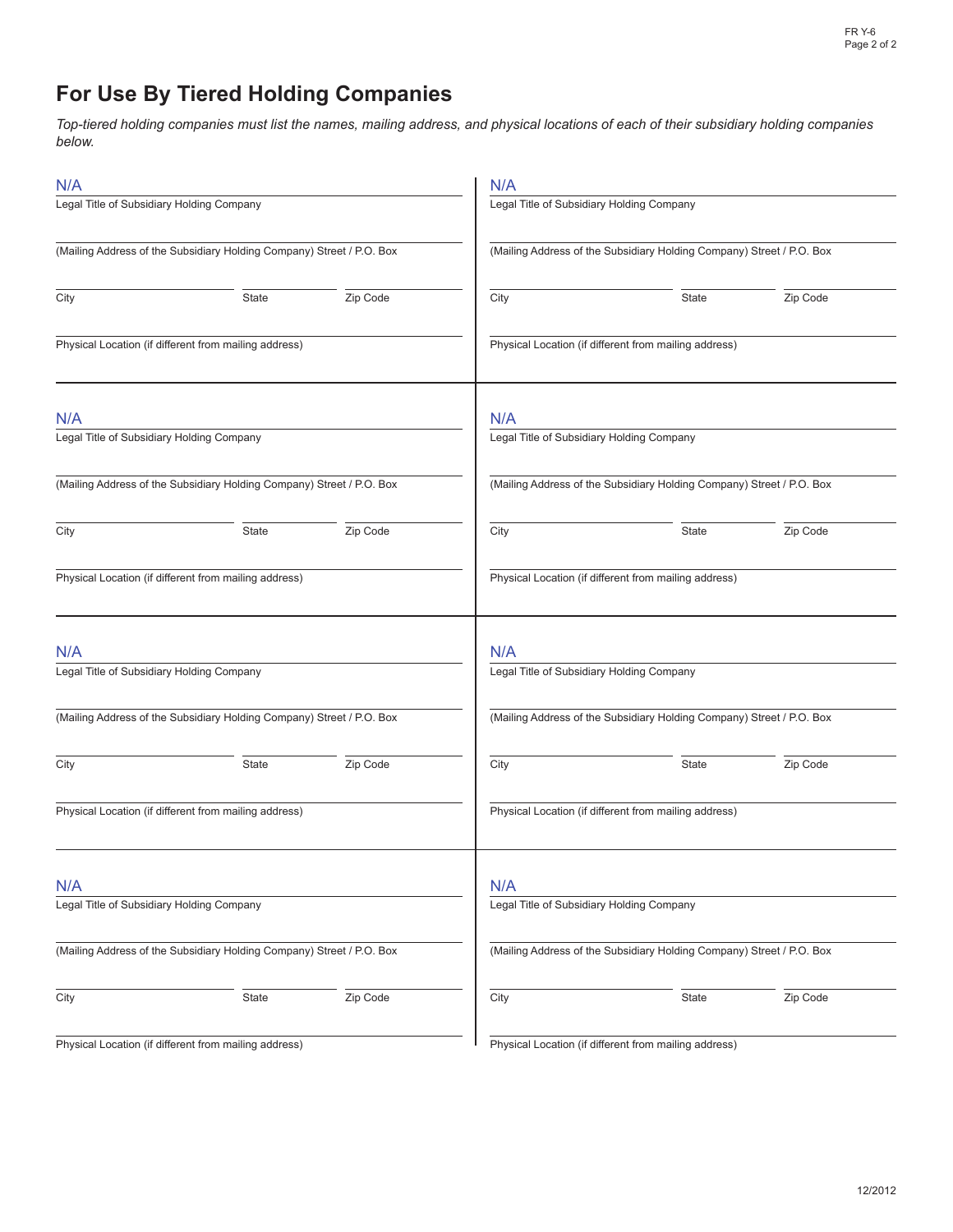Northway Financial, Inc. North Conway, New Hampshire Fiscal Year Ending December 31, 2020

> Report Item 1: Annual Report

Will be mailed under separate cover.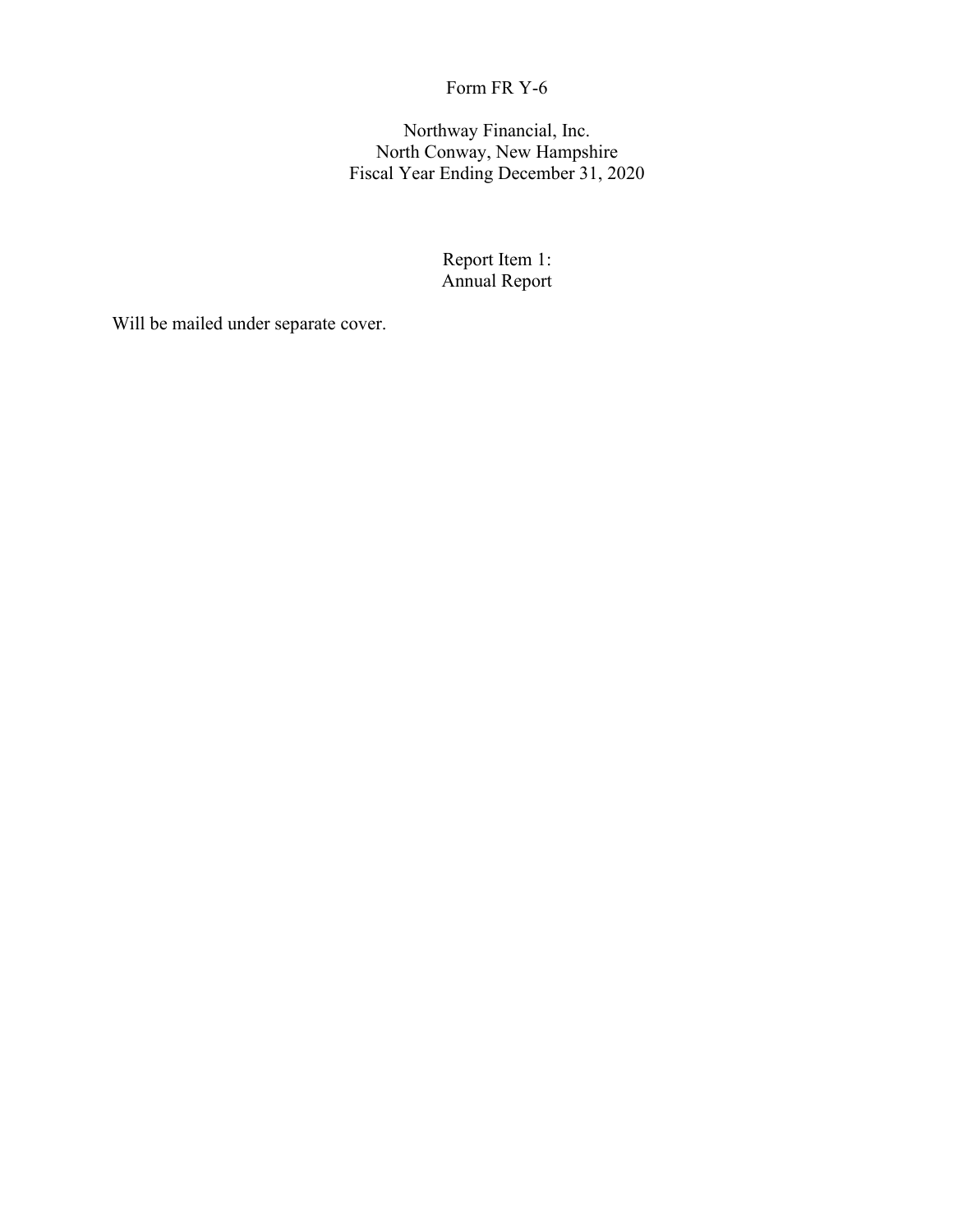Northway Financial, Inc. LEI 5493006VN282B4KCIN50 North Conway, New Hampshire Fiscal Year Ending December 31, 2020

### Report Item 2a Organization Chart

Northway Financial, Inc. LEI 5493006VN282B4KCIN50 3424 White Mountain Highway North Conway New Hampshire 03860 Incorporated: New Hampshire (Parent)

Northway Bank LEI 549300MKT4KNKP08CQ45 9 Main Street Berlin New Hampshire 03570 Incorporated: New Hampshire (Northway Financial, Inc. owns 100% of voting stock)

Northway Capital Trust III LEI N/A 9 Main Street Berlin New Hampshire 03570 Incorporated: Delaware (Northway Financial, Inc. owns 100% of voting stock)

Northway Capital Trust IV LEI N/A 9 Main Street Berlin New Hampshire 03570 Incorporated: Delaware (Northway Financial, Inc. owns 100% of voting stock)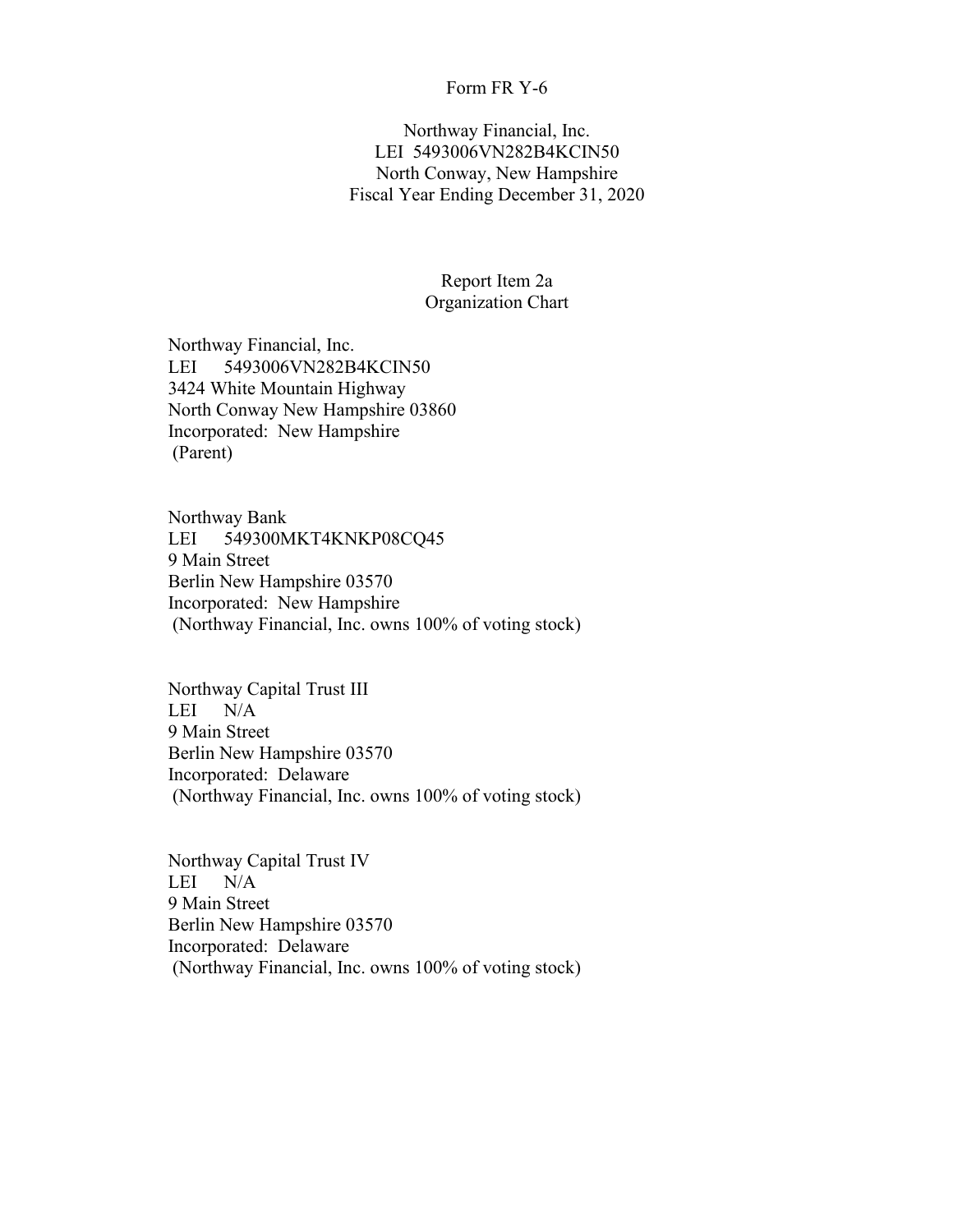Northway Financial, Inc. North Conway, New Hampshire Fiscal Year Ending December 31, 2020

> Report Item 2b Domestic Branch Listing

Submitted early via e-mail on March 23, 2021.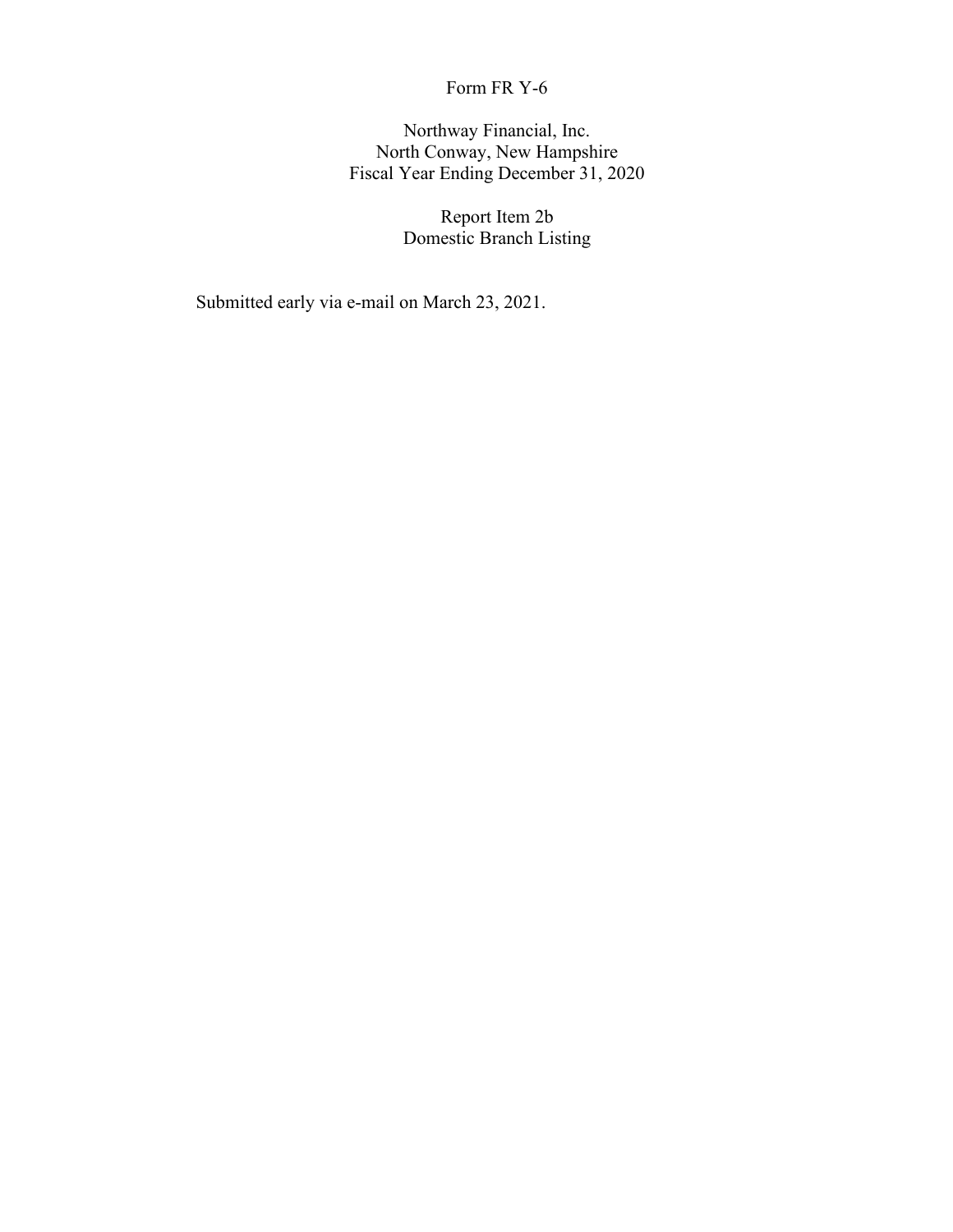#### **Results: A list of branches for your holding company: NORTHWAY FINANCIAL, INC. (2582827) of NORTH CONWAY, NH.**

The data are as of 12/31/2020. Data reflects information that was received and processed through 01/05/2021.

#### **Reconciliation and Verification Steps**

1. In the **Data Action** column of each branch row, enter one or more of the actions specified below 2. If required, enter the date in the **Effective Date** column

#### **Actions**

**OK:** If the branch information is correct, enter 'OK' in the Data Action column.

**Change:** If the branch information is incorrect or incomplete, revise the data, enter 'Change' in the **Data Action** column and the date when this information first became valid in the **Effective Date** column.

**Close:** If a branch listed was sold or closed, enter 'Close' in the **Data Action** column and the sale or closure date in the **Effective Date** column.

**Delete:** If a branch listed was never owned by this depository institution, enter 'Delete' in the **Data Action** column.

**Add:** If a reportable branch is missing, insert a row, add the branch data, and enter 'Add' in the **Data Action** column and the opening or acquisition date in the **Effective Date** column.

If printing this list, you may need to adjust your page setup in MS Excel. Try using landscape orientation, page scaling, and/or legal sized paper.

#### **Submission Procedure**

When you are finished, send a saved copy to your FRB contact. See the detailed instructions on this site for more information. If you are e-mailing this to your FRB contact, put your institution name, city and state in the subject line of the e-mail.

Note:

To satisfy the **FR Y-10 reporting requirements**, you must also submit FR Y-10 Domestic Branch Schedules for each branch with a **Data Action** of Change, Close, Delete, or Add. The FR Y-10 report may be submitted in a hardcopy format or via the FR Y-10 Online application - https://y10online.federalreserve.gov.

\* FDIC UNINUM, Office Number, and ID\_RSSD columns are for reference only. Verification of these values is not required.

|  | Data Action Effective Date Branch Service Type | Branch ID RSSD* Popular Name |                                       | <b>Street Address</b>         | City                | <b>State</b> | <b>Zip Code</b> | County              | Country                    | <b>FDIC UNINUM*</b> | Office Number*      | <b>Head Office</b>   | Head Office ID RSSD* | <b>Comments</b> |
|--|------------------------------------------------|------------------------------|---------------------------------------|-------------------------------|---------------------|--------------|-----------------|---------------------|----------------------------|---------------------|---------------------|----------------------|----------------------|-----------------|
|  | Full Service (Head Office)                     |                              | 30502 NORTHWAY BANK                   | 9 MAIN STREET                 | <b>BERLIN</b>       | <b>NH</b>    | 03570           | <b>COOS</b>         | UNITED STATES              | Not Required        | Not Required        | <b>NORTHWAY BANK</b> | 30502                |                 |
|  | Full Service                                   |                              | 207407 CAMPTON BRANCH                 | 414 NH ROUTE 49, PO BOX 325   | CAMPTON             | <b>NH</b>    | 03223           | <b>GRAFTON</b>      | UNITED STATES Not Required |                     | Not Required        | <b>NORTHWAY BANK</b> | 30502                |                 |
|  | Full Service                                   |                              | 4258966 CONCORD BRANCH                | <b>66 NORTH MAIN STREET</b>   | CONCORD             |              | 03301           | <b>MERRIMACK</b>    | UNITED STATES Not Required |                     | Not Required        | <b>NORTHWAY BANK</b> | 30502                |                 |
|  | Full Service                                   |                              | 2683416 CONWAY BRANCH                 | 34 WEST MAIN STREET           | CONWAY              | <b>NH</b>    | 03818           | CARROLL             | UNITED STATES Not Required |                     | Not Required        | <b>NORTHWAY BANK</b> | 30502                |                 |
|  | ull Service                                    |                              | 1359974 GORHAM BRANCH                 | 260 MAIN STREET               | GORHAM              | <b>NH</b>    | 03581           | <b>COOS</b>         | UNITED STATES Not Required |                     | Not Required        | <b>NORTHWAY BANK</b> | 30502                |                 |
|  | Full Service                                   |                              | 437606 DOWNTOWN LACONIA BRANCH        | 400 SOUTH MAIN STREET         | LACONIA             | <b>NH</b>    | 03246           | <b>BELKNAP</b>      | UNITED STATES Not Required |                     | Not Required        | <b>NORTHWAY BANK</b> | 30502                |                 |
|  | Full Service                                   |                              | 4496290 MANCHESTER BRANCH             | 29 CILLEY ROAD                | MANCHESTER          | <b>NH</b>    | 03103           | <b>HILLSBOROUGH</b> | UNITED STATES Not Required |                     | Not Required        | <b>NORTHWAY BANK</b> | 30502                |                 |
|  | Full Service                                   |                              | 4269104 MEREDITH BRANCH               | 42 UPPER LADD HILL RD         | <b>MEREDITH</b>     | <b>NH</b>    | 03253           | <b>BELKNAP</b>      | UNITED STATES Not Required |                     | Not Required        | <b>NORTHWAY BANK</b> | 30502                |                 |
|  | Full Service                                   |                              | 29207 CONWAY SETTLERS CROSSING BRANCH | 1500 WHITE MOUNTAIN HIGHWAY   | NORTH CONWAY NH     |              | 03860           | CARROLL             | UNITED STATES Not Required |                     | Not Required        | <b>NORTHWAY BANK</b> | 30502                |                 |
|  | Full Service                                   |                              | 2226185 NORTH CONWAY BRANCH INTERVALE | 3424 WHITE MOUNTAIN HIGHWAY   | NORTH CONWAY NH     |              | 03860           | CARROLL             | UNITED STATES Not Required |                     | Not Required        | <b>NORTHWAY BANK</b> | 30502                |                 |
|  | Full Service                                   |                              | 79109 PITTSFIELD BRANCH               | 55 MAIN STREET                | PITTSFIELD          | <b>NH</b>    | 03263           | MERRIMACK           | UNITED STATES Not Required |                     | Not Required        | <b>NORTHWAY BANK</b> | 30502                |                 |
|  | Full Service                                   |                              | 403900 DOWNTOWN PLYMOUTH BRANCH       | 1-3 HIGHLAND STREET           | PLYMOUTH            |              | 03264           | <b>GRAFTON</b>      | UNITED STATES Not Required |                     | Not Required        | <b>NORTHWAY BANK</b> | 30502                |                 |
|  | <b>Full Service</b>                            |                              | 526706 WEST PLYMOUTH BRANCH           | 287 HIGHLAND STREET           | PLYMOUTH            | <b>NH</b>    | 03264           | <b>GRAFTON</b>      | <b>JNITED STATES</b>       | Not Required        | Not Required        | <b>NORTHWAY BANK</b> | 30502                |                 |
|  | Full Service                                   |                              | 4564135 PORTSMOUTH BRANCH             | 750 LAFAYETTE ROAD, SUITE 101 | <b>PORTSMOUTH</b>   | <b>NH</b>    | 03801           | <b>ROCKINGHAM</b>   | UNITED STATES Not Required |                     | Not Required        | <b>NORTHWAY BANK</b> | 30502                |                 |
|  | Full Service                                   |                              | 2632290 TILTON BRANCH                 | 5 MARKET STREET               | <b>TILTON</b>       | NΗ           | 03276           | <b>BELKNAP</b>      | UNITED STATES Not Required |                     | <b>Not Required</b> | <b>NORTHWAY BANK</b> | 30502                |                 |
|  | Full Service                                   |                              | 339906 WEST OSSIPEE BRANCH            | 2385 WHITE MOUNTAIN HIGHWAY   | <b>WEST OSSIPEE</b> | <b>NH</b>    | 03890           | CARROLL             | UNITED STATES Not Required |                     | Not Required        | <b>NORTHWAY BANK</b> | 30502                |                 |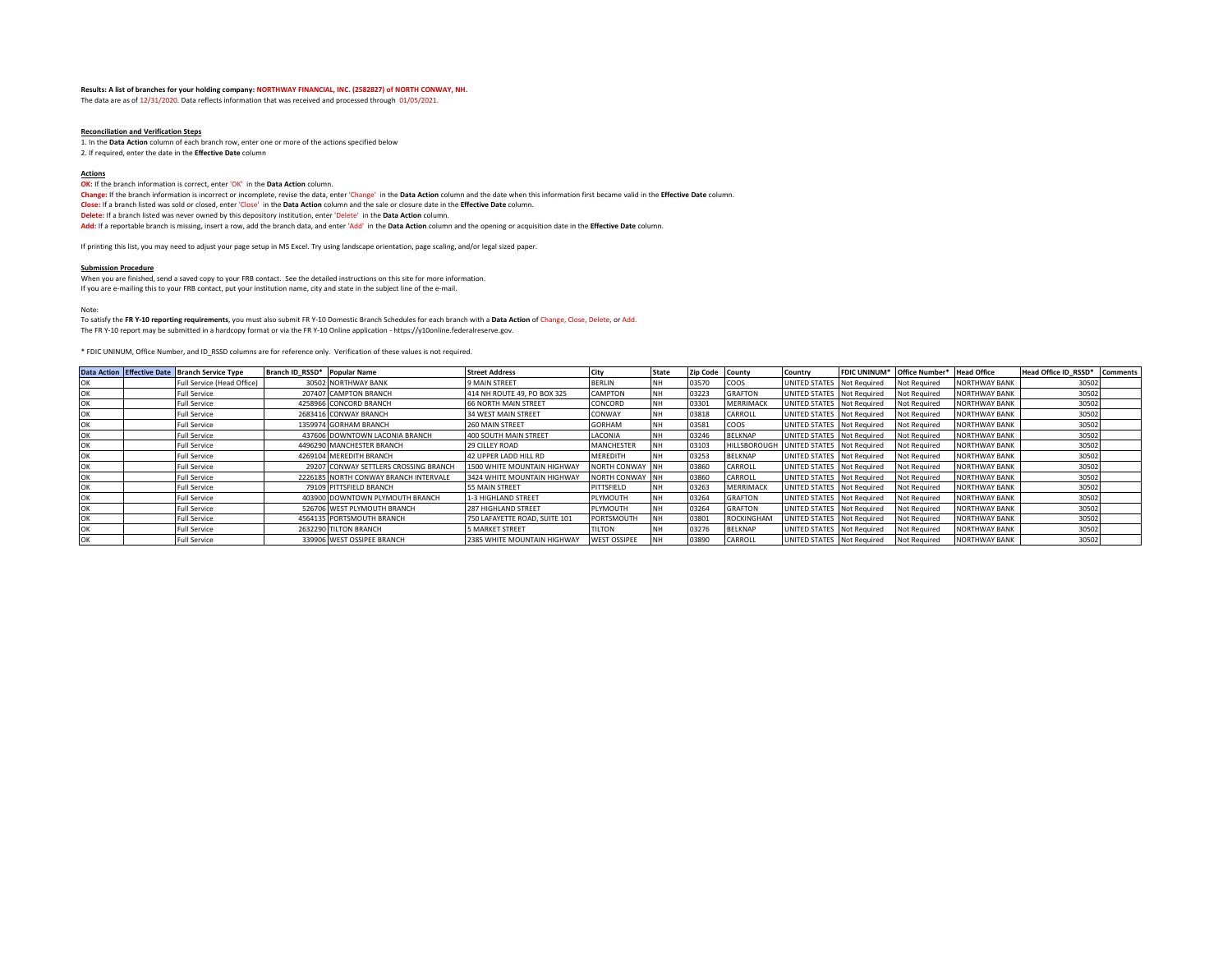## Northway Financial, Inc. North Conway, New Hampshire Fiscal Year Ending December 31, 2020

## Report Item 3 Shareholders

- (1) 1(a) William J. Woodward Berlin NH 03570
	- (b) US Citizen
	- (c) Owns 207,816 shares, or 7.55%, of common stock
- (2) 2(a) Barry J. Kelley
	- Berlin NH 03570
	- (b) US Citizen
	- (c) Owns 141,758 shares, or 5.15%, of common stock

## (3) **5% Holder**

|                                  | Shares of Common                | Percent of Shares of   |
|----------------------------------|---------------------------------|------------------------|
| Name and Address                 | <b>Stock Beneficially Owned</b> | Common Stock Ownership |
| The Banc Funds Company, L.L.C.   | 169,294                         | $6.20\%$               |
| 20 North Wacker Drive Suite 3300 |                                 |                        |
| Chicago, IL $60606$              |                                 |                        |

(4) Based on information available to us, the Company is not aware of any additional security holders that owned or controlled 5% or more of any class of voting securities in the bank holding company during the fiscal year.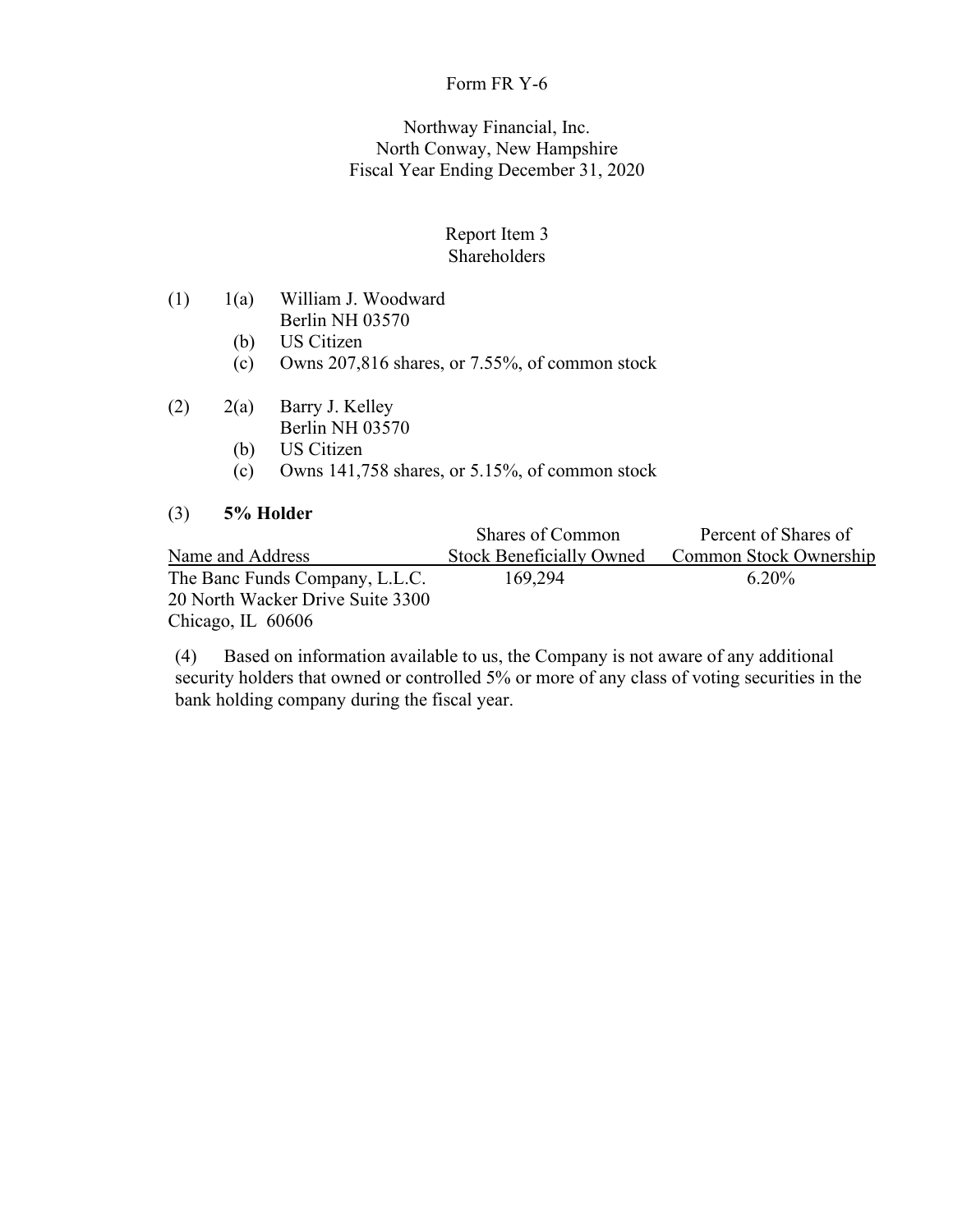### Northway Financial, Inc. North Conway, New HampshireFiscal Year Ending December 31, 2020

#### Report Item 4**Insiders**

| (1)                                                         | (2)                                                                               | $(3)$ a                                                                   | $(3)$ <sub>b</sub>                                                              | (3)c                                                                                                                                                                                                                                                                                                     | $(4)$ a                                                       | $(4)$ b                                                                           | (4)c                                                                                                                                                                        |
|-------------------------------------------------------------|-----------------------------------------------------------------------------------|---------------------------------------------------------------------------|---------------------------------------------------------------------------------|----------------------------------------------------------------------------------------------------------------------------------------------------------------------------------------------------------------------------------------------------------------------------------------------------------|---------------------------------------------------------------|-----------------------------------------------------------------------------------|-----------------------------------------------------------------------------------------------------------------------------------------------------------------------------|
| Name, City, State,<br>Country                               | <b>Principal Occupation</b><br>if other than with Holding<br>Company organization | Title & Position with<br><b>Bank Holding Company</b>                      | Title & Position with Subsidiaries<br>(include names of subsidiaries)           | Title & Position with Other Businesses<br>(include names of other businesses)                                                                                                                                                                                                                            | Percentage of Voting Shares in<br><b>Bank Holding Company</b> | Percentage of Voting Shares<br>in Subsidiaries (include names<br>of subsidiaries) | List names of other companies (includes partnerships)<br>if 25% or more of voting securities are held (List names<br>of companies and percentage of voting securities held) |
| William J. Woodward<br>Berlin NH 03570<br><b>USA</b>        | N/A                                                                               | President. Chief<br><b>Executive Officer and</b><br>Chairman of the Board | President, Chief Executive Officer and<br>Chairman of the Board (Northway Bank) | President, Vaillancourt & Woodward, Inc.                                                                                                                                                                                                                                                                 | 7.55%                                                         | N/A                                                                               | Vaillancourt & Woodward, Inc. (60%)                                                                                                                                         |
| <b>Fletcher W. Adams</b><br>Plymouth NH 03264<br><b>USA</b> | N/A                                                                               | Vice Chairman of the Board                                                | Director (Northway Bank)                                                        | Director, CYCA                                                                                                                                                                                                                                                                                           | 4.51%                                                         | N/A                                                                               | N/A                                                                                                                                                                         |
| Stephen G. Boucher<br>Milford NH 03055<br><b>USA</b>        | Manufacturing                                                                     | Director                                                                  | Director (Northway Bank)                                                        | Chairman of the Board and<br>Chief Executive Officer, Airmar Technology Corp.;<br>Director, Kimball Physics. Inc.                                                                                                                                                                                        | **                                                            | N/A                                                                               | Tucker Brook LLC (35%)                                                                                                                                                      |
| <b>Peter Clarke</b><br>Newmarket NH 03857<br><b>USA</b>     | <b>Financial Services</b>                                                         | Director                                                                  | Director (Northway Bank)                                                        | Chief Operating Officer, Baldwin& Clarke Holding<br>Company, LLC, consisting of Baldwin & Clarke, LLP;<br>Baldwin & Clarke Corporate Finance, LLC, and<br>Baldwin & Clarke Advisory Services, LLC.<br>Director, Baldwin & Clarke Corporate Finance, Inc.;<br>Manager, South River Capital Advisors, LLC. | $**$                                                          | N/A                                                                               | South River Capital Advisors, LLC (50%)                                                                                                                                     |
| Larry K. Haynes<br>Weare, NH 03281<br><b>USA</b>            | Automotive Reinsurance                                                            | Director                                                                  | Director (Northway Bank)                                                        | President, Chief Executive Officer, Director and Owner<br>of Grappone II Reinsurance Limited<br>Director, Greater Concord Chamber of Commerce.<br>Director, Bow Business Development Corporation,<br>Director, PSU College of Business Adv. Bd.<br>Director, Bow TIF Advisory Board                      | $**$                                                          | N/A                                                                               | Grappone II Reinsurance Limited (100%)                                                                                                                                      |
| Barry J. Kelley<br>Berlin NH 03570<br><b>USA</b>            | Lumber Company                                                                    | Director                                                                  | Director (Northway Bank)                                                        | President and Owner.<br>White Mountain Lumber Co.                                                                                                                                                                                                                                                        | 5.15%                                                         | N/A                                                                               | White Mountain Lumber, Inc. (60%)                                                                                                                                           |
| Randall G. Labnon<br>Gorham NH 03581<br><b>USA</b>          | Hotel/Restaurant                                                                  | Director                                                                  | Director (Northway Bank)                                                        | President and General Manager, Town & Country<br>Motor Inn; Director, Androscoggin Valley Hospital                                                                                                                                                                                                       | **                                                            | N/A                                                                               | N/A                                                                                                                                                                         |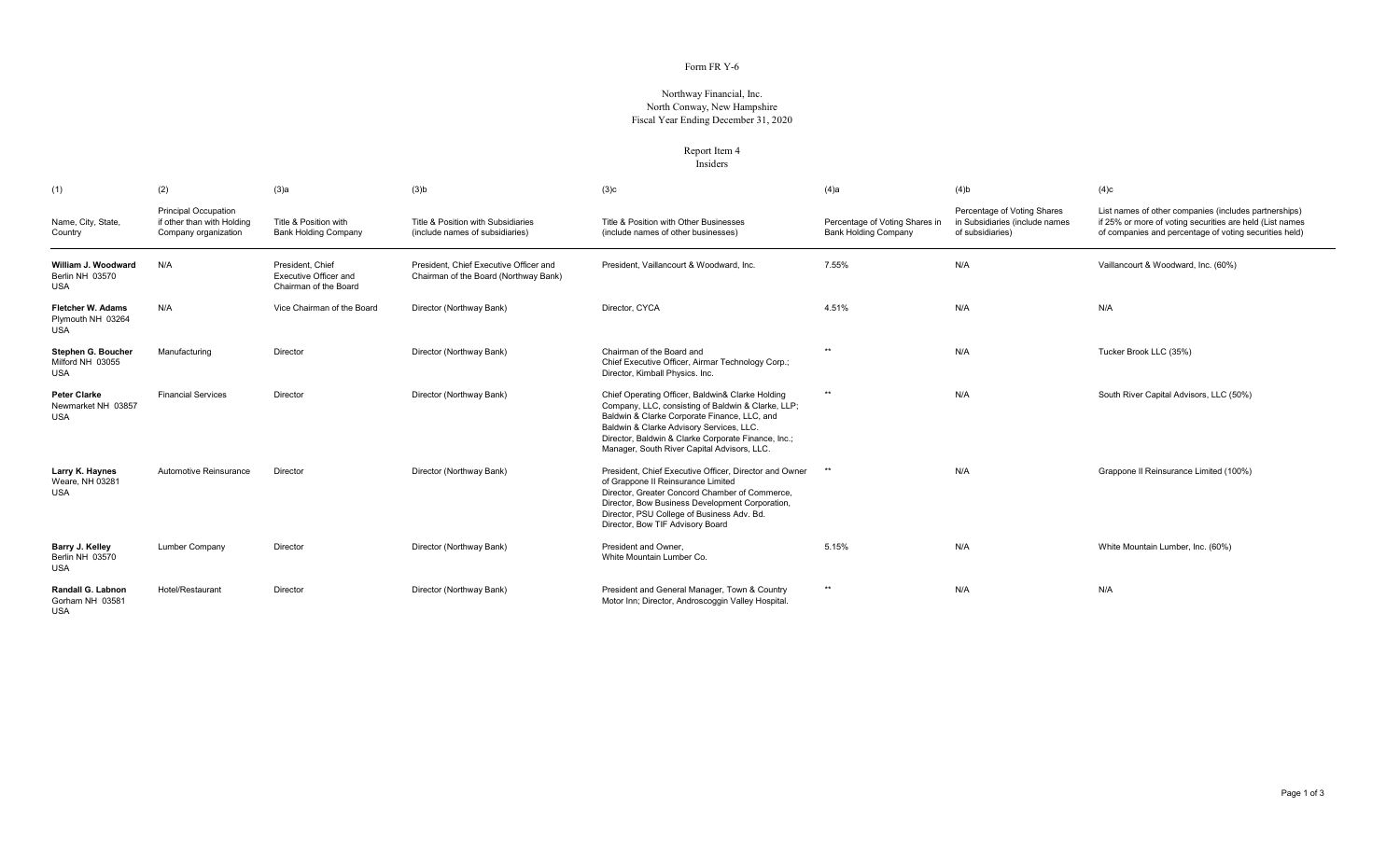### Northway Financial, Inc. North Conway, New HampshireFiscal Year Ending December 31, 2020

#### Report Item 4**Insiders**

| (1)                                                     | (2)                                                                               | (3)a                                                     | $(3)$ b                                                                    | (3)c                                                                                                                                                                                                                                                                                                                                                                                                                                                                        | $(4)$ a                                                       | $(4)$ b                                                                           | (4)c                                                                                                                                                                                                                                                                                                                                       |
|---------------------------------------------------------|-----------------------------------------------------------------------------------|----------------------------------------------------------|----------------------------------------------------------------------------|-----------------------------------------------------------------------------------------------------------------------------------------------------------------------------------------------------------------------------------------------------------------------------------------------------------------------------------------------------------------------------------------------------------------------------------------------------------------------------|---------------------------------------------------------------|-----------------------------------------------------------------------------------|--------------------------------------------------------------------------------------------------------------------------------------------------------------------------------------------------------------------------------------------------------------------------------------------------------------------------------------------|
| Name, City, State,<br>Country                           | <b>Principal Occupation</b><br>if other than with Holding<br>Company organization | Title & Position with<br><b>Bank Holding Company</b>     | Title & Position with Subsidiaries<br>(include names of subsidiaries)      | Title & Position with Other Businesses<br>(include names of other businesses)                                                                                                                                                                                                                                                                                                                                                                                               | Percentage of Voting Shares in<br><b>Bank Holding Company</b> | Percentage of Voting Shares<br>in Subsidiaries (include names<br>of subsidiaries) | List names of other companies (includes partnerships)<br>if 25% or more of voting securities are held (List names<br>of companies and percentage of voting securities held)                                                                                                                                                                |
| <b>Thomas Moulton</b><br>Rye NH 03870<br><b>USA</b>     | Medical Device Manufacturer Director                                              |                                                          | Director (Northway Bank)                                                   | President & CEO, Sleepnet Corporation<br>President, Sleepnet IC Disc Corporation<br>Managing Member, Clear Air LLC<br>President, DeNiro Corporation<br>Managing Member, Casemo Realty LLC<br>Managing Member, Tide Mill Road LLC<br>Trustee, Fairview Nomiee Trust<br>Trustee, Rademo Realty Trust<br>Member, Kamo Realty Ltd Partnership<br>Managing Member, Hot Fat Helo, LLC<br>Member, Tailgate Tavern LLC<br>Director, NH Legends of Hockey<br>Director, UNH CEO Forum | $**$                                                          | N/A                                                                               | Sleepnet Corporation (55%)<br>Sleepnet IC Disc Corporation (100%)<br>Clear Air LLC (55%)<br>DeNiro Corporation (100%)<br>Casemo Realty LLC (100%)<br>Tide Mill Road LLC (90%)<br>Fairview Nominee Trust (100%)<br>Rademo Realty Trust (100%)<br>Kamo Realty Ltd Partnership (50%)<br>Hot Fat Helo, LLC (100%)<br>Tailgate Tavern LLC (50%) |
| Eric J. Stinson<br>Center Harbor NH 03226<br><b>USA</b> | CPA Firm                                                                          | Director                                                 | Director (Northway Bank)                                                   | President, Robert G. Stinson Co.<br>Member, Venture Partners<br>Member, Granite Coast<br>Director, Portsmouth Chamber of Commerce<br>Director, Winnipesaukee Muskrats                                                                                                                                                                                                                                                                                                       | $**$                                                          | N/A                                                                               | Robert G. Stinson Co. (96%)<br>Venture Partners (50%)                                                                                                                                                                                                                                                                                      |
| <b>Michael Cataldo</b><br>Gorham, NH 03581<br>USA       | N/A                                                                               | N/A                                                      | Senior Vice President. Chief Administrative<br>Officer (Northway Bank)     | N/A                                                                                                                                                                                                                                                                                                                                                                                                                                                                         | $**$                                                          | N/A                                                                               | N/A                                                                                                                                                                                                                                                                                                                                        |
| Paula F. Caughey<br>Berlin, NH 03570<br><b>USA</b>      | N/A                                                                               | N/A                                                      | Senior Vice President, Risk Management<br>Officer (Northway Bank)          | N/A                                                                                                                                                                                                                                                                                                                                                                                                                                                                         | $**$                                                          | N/A                                                                               | N/A                                                                                                                                                                                                                                                                                                                                        |
| Jo-Ann R. Church<br>Greenland NH 03840<br><b>USA</b>    | N/A                                                                               | N/A                                                      | Senior Vice President, Senior Credit<br>Officer (Northway Bank)            | N/A                                                                                                                                                                                                                                                                                                                                                                                                                                                                         | $**$                                                          | N/A                                                                               | N/A                                                                                                                                                                                                                                                                                                                                        |
| <b>Thomas Kaseta</b><br>Dover, NH 03820<br><b>USA</b>   | N/A                                                                               | N/A                                                      | Senior Vice President, Chief Credit<br>Officer (Northway Bank)             | N/A                                                                                                                                                                                                                                                                                                                                                                                                                                                                         | $**$                                                          | N/A                                                                               | N/A                                                                                                                                                                                                                                                                                                                                        |
| Gary J. Laurash<br>Portsmouth, NH 03801<br><b>USA</b>   | N/A                                                                               | Senior Vice President, Chief<br><b>Financial Officer</b> | Senior Vice President, Chief Financial<br>Officer (Northway Bank)          | N/A                                                                                                                                                                                                                                                                                                                                                                                                                                                                         | $**$                                                          | N/A                                                                               | N/A                                                                                                                                                                                                                                                                                                                                        |
| Barry J. Leonard<br>Meredith, NH 03253<br>USA           | N/A                                                                               | N/A                                                      | Senior Vice President, Chief Commercial<br>Banking Officer (Northway Bank) | N/A                                                                                                                                                                                                                                                                                                                                                                                                                                                                         | $**$                                                          | N/A                                                                               | N/A                                                                                                                                                                                                                                                                                                                                        |